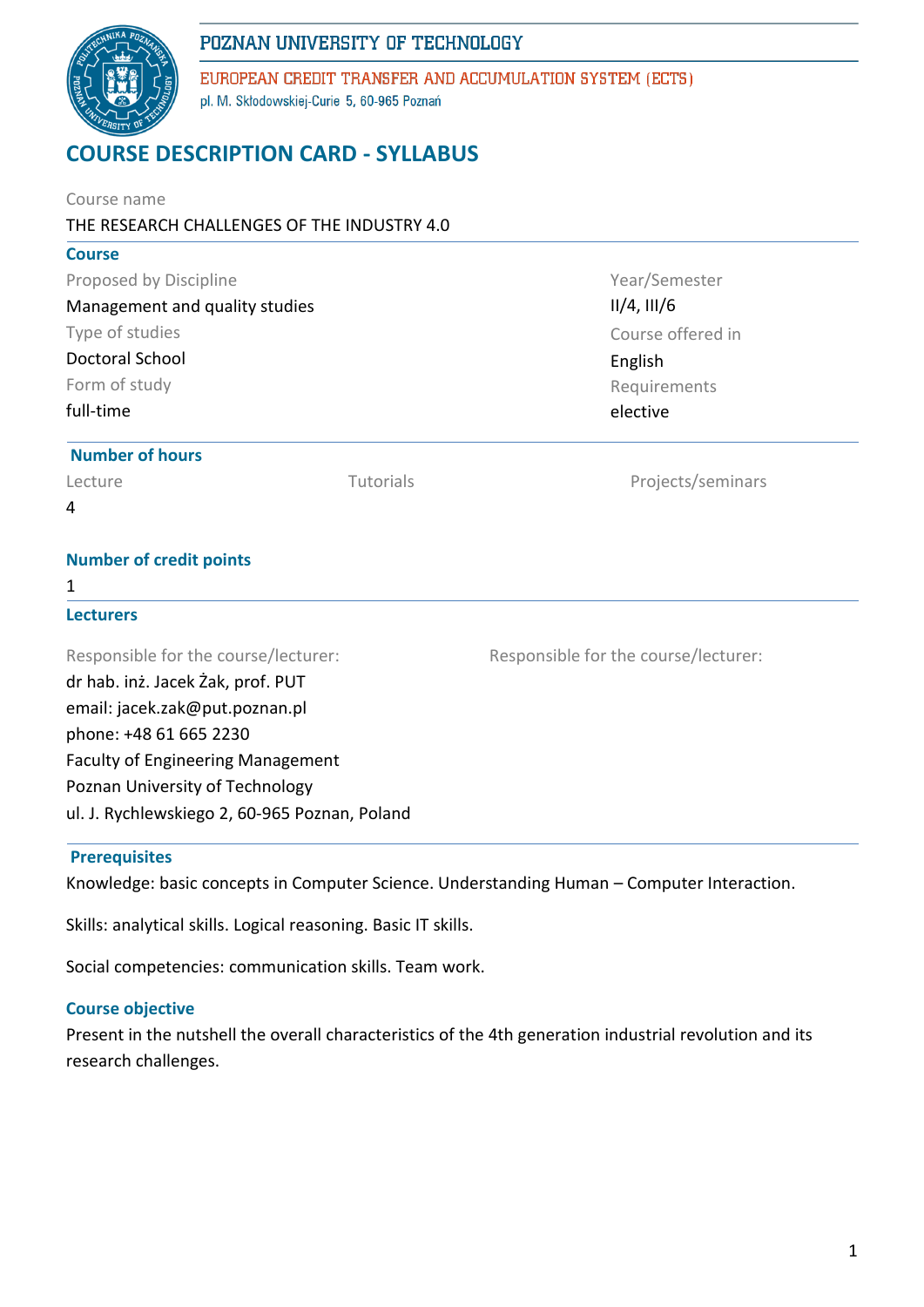

## POZNAN UNIVERSITY OF TECHNOLOGY

EUROPEAN CREDIT TRANSFER AND ACCUMULATION SYSTEM (ECTS) pl. M. Skłodowskiej-Curie 5, 60-965 Poznań

### **Course-related learning outcomes**

#### Knowledge

A PhD student who graduated from doctoral school knows and understands:

1) The extent that enables revision of existing paradigms - global achievements, covering theoretical basis as well as general and selected specific issues, that are characteristic to scientific disciplines studied at the doctoral school, [P8S\_WG/SzD\_W01]

2) Key developmental trends of science disciplines in which education takes place at the doctoral school, [P8S\_WG/SzD\_W02]

3) Scientific research methodology in disciplines represented at the doctoral school.

[P8S\_WG/SzD\_W03]

### Skills

A PhD student who graduated from doctoral school can:

1) Use the knowledge from different branches of science to creatively identify, formulate and to innovatively solve complex problems or to execute research tasks in particular:

- define the aim and subject of scientific research, form a research hypothesis,
- develop research methods, techniques and tools and use them creatively,
- draw conclusions on the basis of research results, [P8S\_UW/SzD\_U01]

2) Critically analyze and asses scientific research results, work of experts and other creative activities together with their contribution into knowledge development, [P8S\_UW/SzD\_U02]

3) Transfer the results of scientific activity to the economic and social sphere, [P8S\_UW/SzD\_U03]

4) Communicate on specialist issues at the level that allows active participation in international scientific community. [P8S\_UK/SzD\_U04]

#### Social competences

A PhD student who graduated from doctoral school is ready to:

- 1) Critically assess the achievements within a given scientific discipline, [P8S\_KK/SzD\_K01]
- 2) Critically evaluate their own contribution to the development of a given scientific discipline, [P8S\_KK/SzD\_K02]

3) Acknowledge the importance of knowledge in solving cognitive and practical problems. [P8S\_KK/SzD\_K03]

#### **Methods for verifying learning outcomes and assessment criteria**

Learning outcomes presented above are verified as follows:

| PQF code  | Methods for verification of learning outcomes         | Assessment criteria        |  |
|-----------|-------------------------------------------------------|----------------------------|--|
| W01, W02, | Case studies - active participation in discussion and | Quality of the feedback    |  |
| W03       | problem solving exercises                             | provided; assessment of    |  |
|           |                                                       | the students' work in the  |  |
|           |                                                       | classroom                  |  |
|           |                                                       |                            |  |
| U01, U02, | Project - developement of an innovative solution      | Project assessment - final |  |
| U03, U04  |                                                       | score                      |  |
|           |                                                       |                            |  |